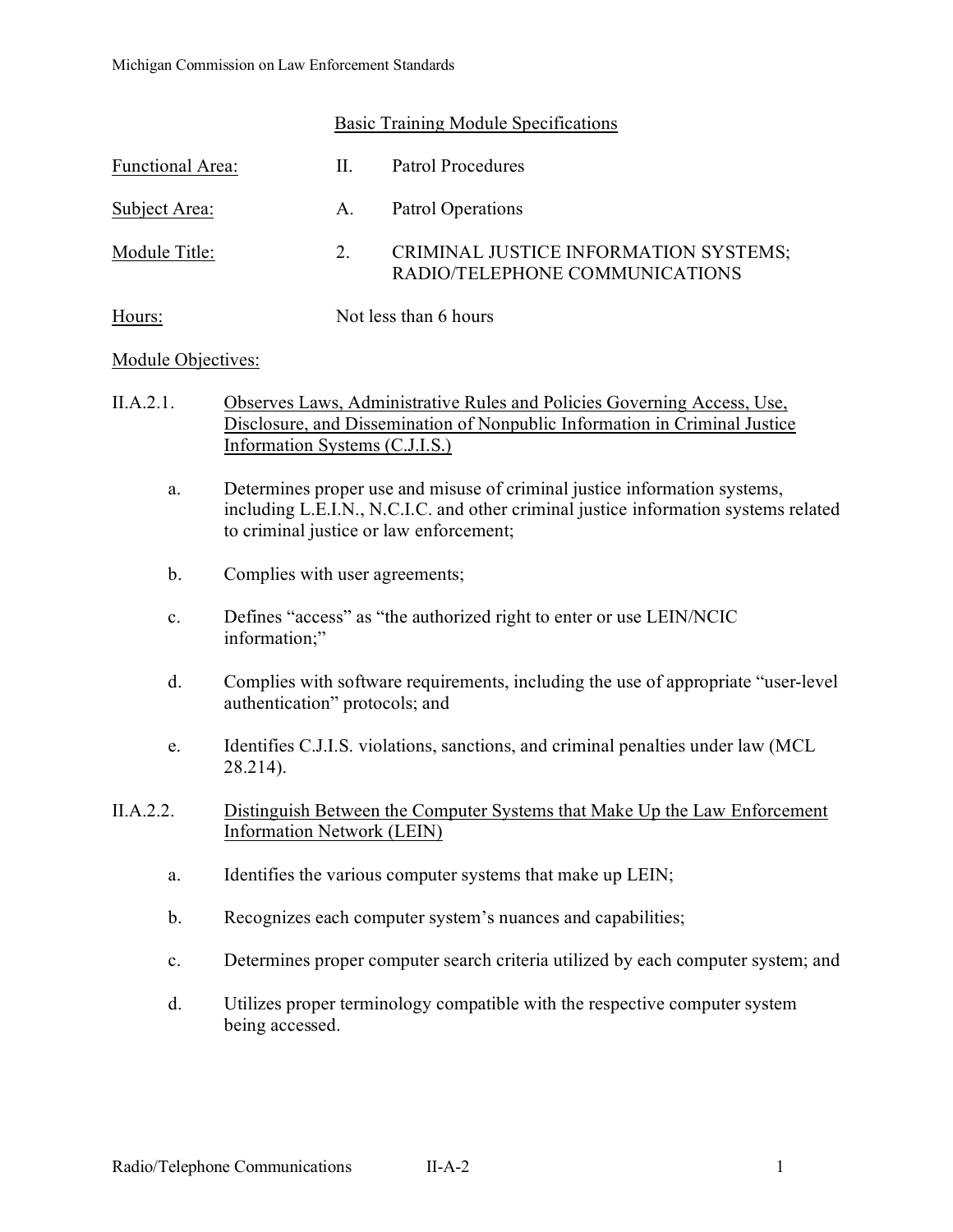- II.A.2.3. Access the LEIN System to Support Patrol and Investigative Operations
	- a. Obtains specific information required (i.e., search criteria) for LEIN query, search, or entry, for:
		- (1) stolen status on property (e.g., make, model, serial number, type);
		- (2) wants/warrants on persons (e.g., name, date of birth, race, sex);
		- (3) vehicle registration and ownership information (e.g., license plate number, VIN, make, serial number, brand, etc.).
		- (4) status of operator's license (e.g., name, DOB, operator's license number, etc.); and
		- (5) missing persons.
	- b. Utilizes information obtained to access LEIN for queries, searches, and entries to: (1) determine if property is stolen (vehicles, guns, etc.);
		- (2) determine if person is wanted or has record;
		- (3) determine ownership (title, registration);
		- (4) determine if person has valid operator's license;
		- (5) appropriately document missing persons; and
		- (6) transmit appropriate law enforcement messages.
- II.A.2.4. Interpret the Response from the LEIN System
	- a. Reads and correctly interprets the system return;
	- b. Differentiates between responses that authorize legal action (e.g., arrest) and those that do not;
	- c. Takes appropriate action based on the totality of the circumstances; and
	- d. Recognizes the civil liability associated with the interpretation of LEIN responses and subsequent officer action.
- II.A.2.5. Receive and Evaluate Telephone Requests for Police Service
	- a. Answers telephone using proper agency procedures, including:
		- (1) identifying dispatch center and operator,
		- (2) being courteous,
		- (3) listening carefully (e.g., obtains accurate information),
		- (4) obtaining caller's name, address, and telephone number, and
		- (5) obtaining and recording all pertinent information about the request for service (who, what, when, where, why, and how);
	- b. Determines seriousness of call based on nature of crime/complaint;
	- c. Informs dispatcher of details about call and that information should be transmitted to appropriate field officers, when necessary; and